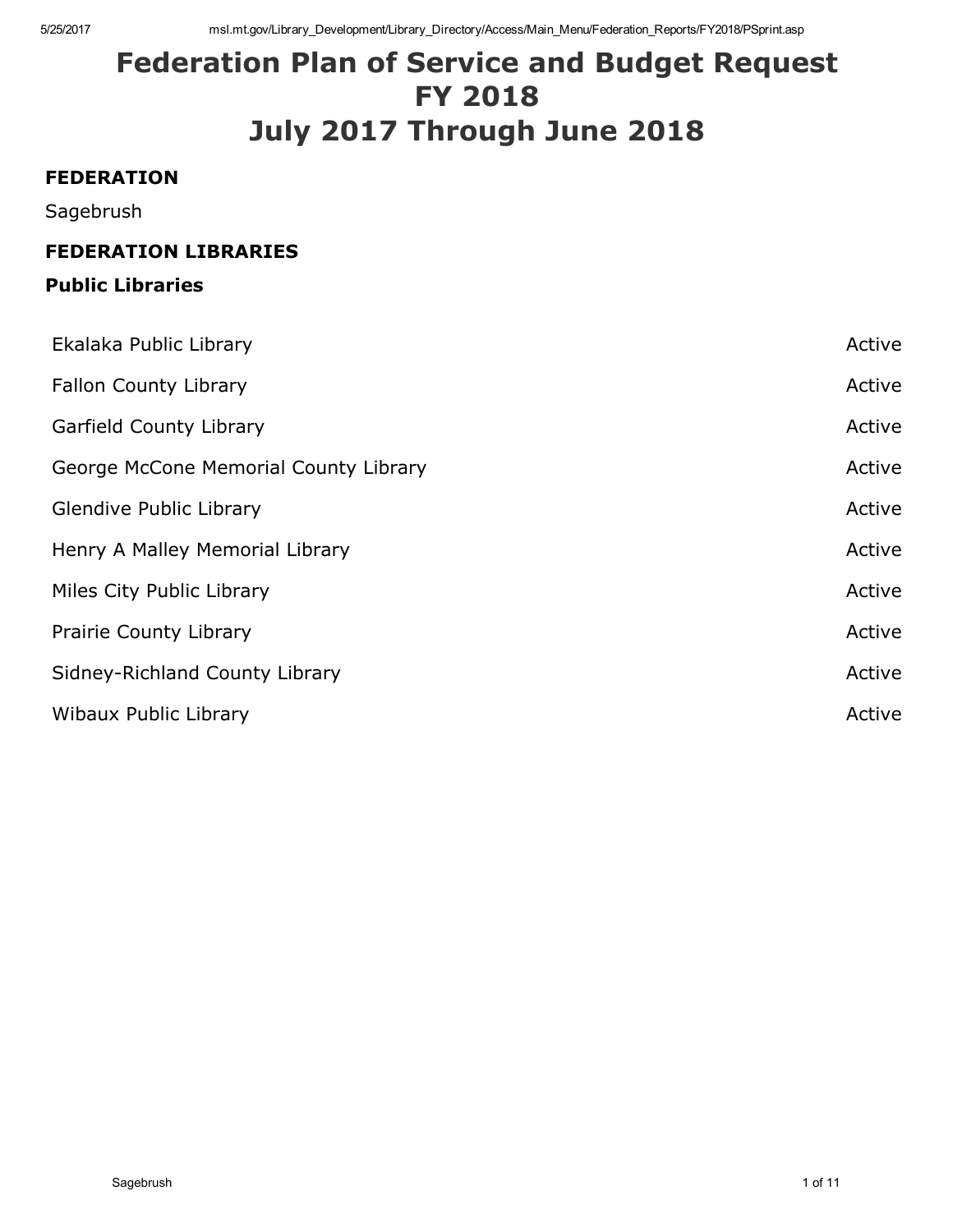# LONG RANGE GOALS

- Goal Description
- # 1 Support and encourage continuing education, training, networking, and travel.

## Associated MSL Goals

- 3 Create a useful information infrastructure Montanans have the information and library services they need to understand and influence change in their community and others follow Montana's model of open, transparent, cooperative information management practices.
- 4 Foundational Organizational success Employees and partners who are willing to learn and be of service to others are a necessary part of ensuring that Montanans thrive and infrastructure that is safe and robust is also critical to libraries that are a part of creating thriving communities.

## Goal Description

# 2 Support and encourage member libraries to increase technology. Includes OCLC, MSC, or other electronic cataloging subscriptions, barcodes, networking costs, and Internet Access.

## Associated MSL Goals

3 Create a useful information infrastructure – Montanans have the information and library services they need to understand and influence change in their community and others follow Montana's model of open, transparent, cooperative information management practices.

## Goal Description

# 3 Support and encourage member libraries to share resources and materials and increase communication between libraries.

## Associated MSL Goals

- **2** Secure sufficient and sustainable funding: we have the funds and capacity to meet the expectations of our partners and Montanans and we are an innovative, forward thinking, and fiscally responsible organization in fulfilling our mandates and meeting the expectations of our partners and Montana citizens.
- **3** Create a useful information infrastructure Montanans have the information and Sagebrush 2 of 11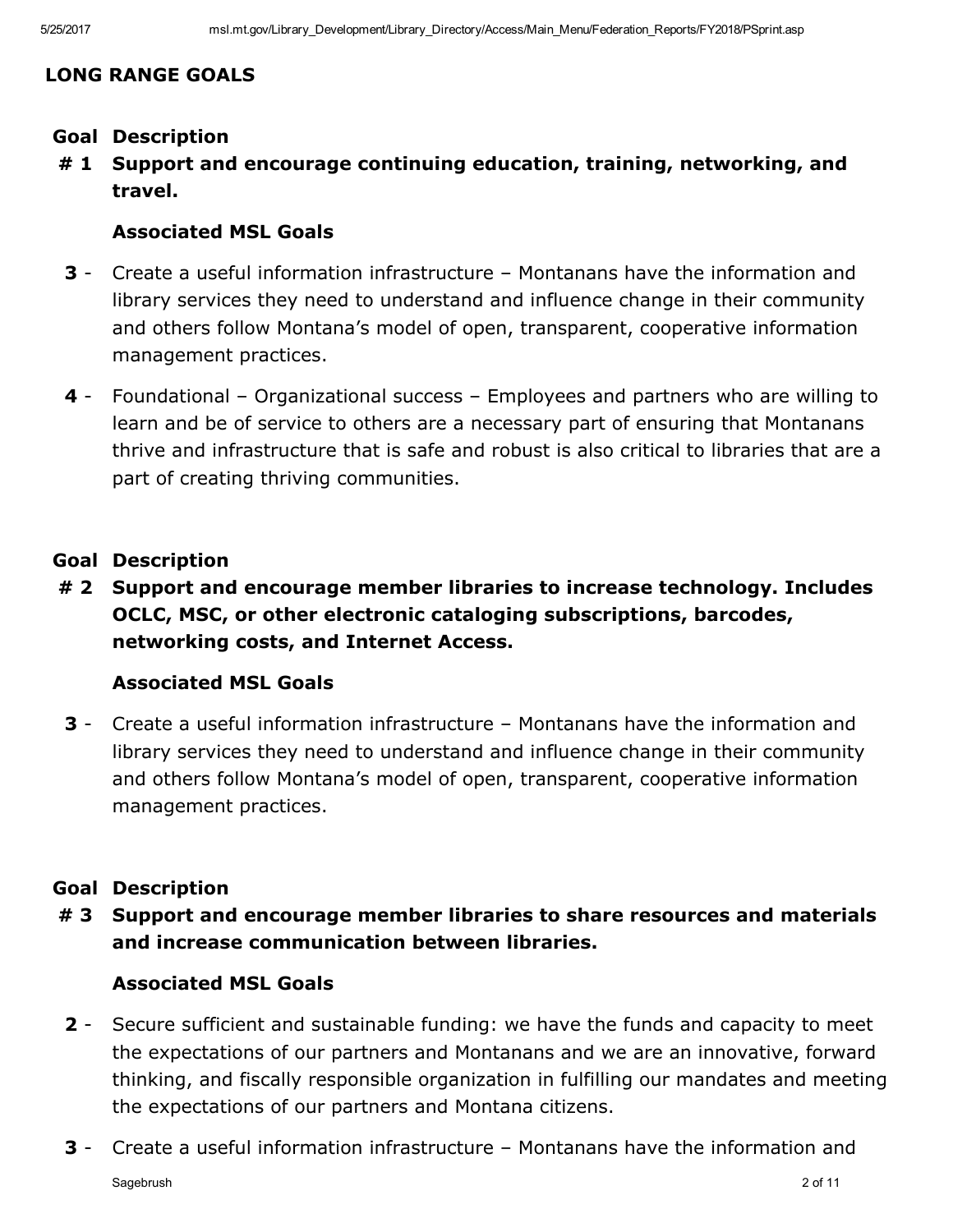library services they need to understand and influence change in their community and others follow Montana's model of open, transparent, cooperative information management practices.

4 - Foundational – Organizational success – Employees and partners who are willing to learn and be of service to others are a necessary part of ensuring that Montanans thrive and infrastructure that is safe and robust is also critical to libraries that are a part of creating thriving communities.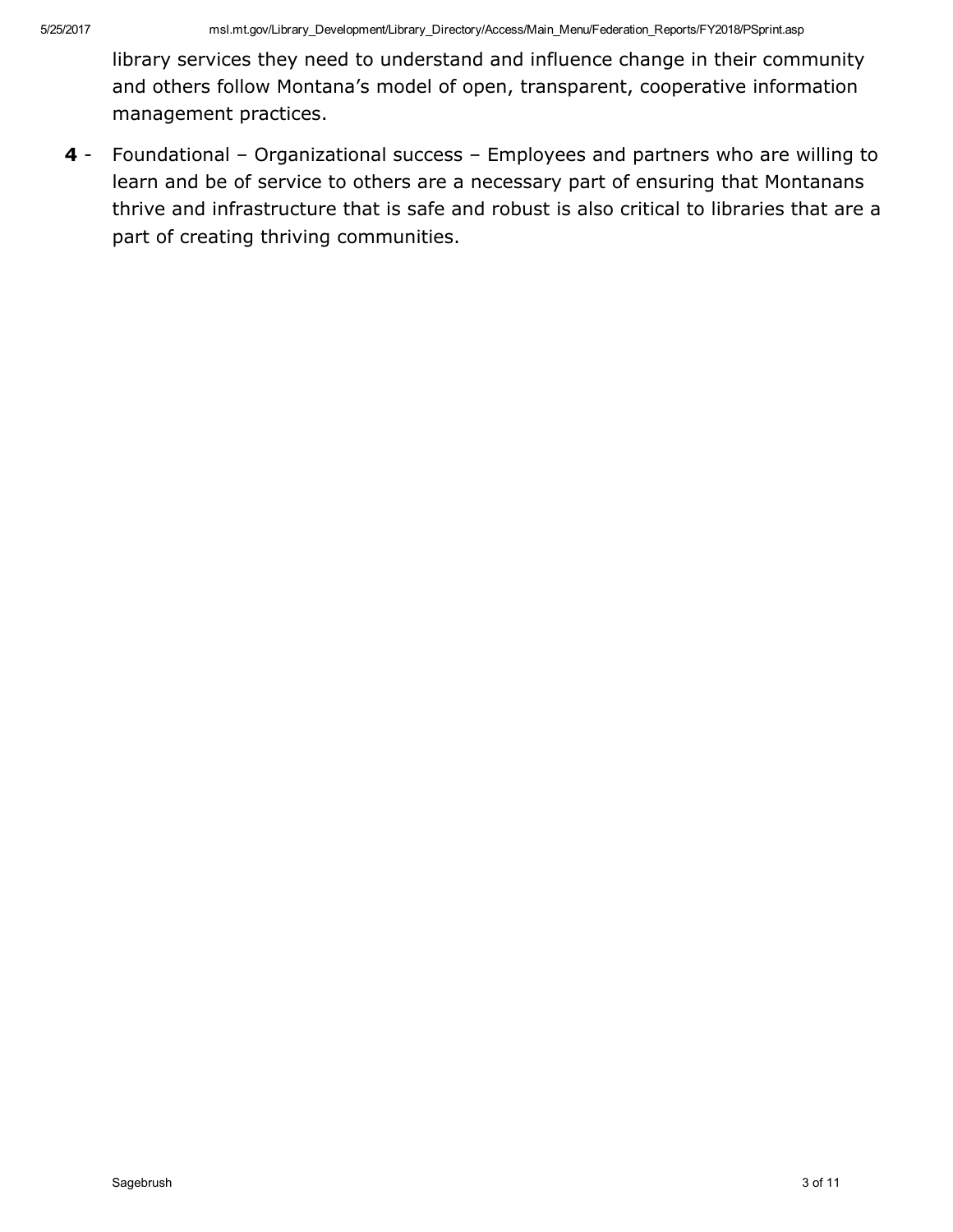## ADMINISTRATIVE COSTS

Several administrative functions are centralized at the State Library, but Federation members may want to authorize a stipend (of not more then \$1,000) to the federation coordinator or designated person who is willing to work with the State Library and Federation membership to plan meeting agendas, set up meetings, and do the appropriate plan of service and annual report preparation and filing.

#### Revenue Summary

CST Revenue \$18,980.39

Total: \$18,980.39

#### Note: Budget Summary

| Program 1 - CONTINUING ED, TRAINING AND TRAVEL | \$2,965.19         |
|------------------------------------------------|--------------------|
| Program 2 - TECHNOLOGY AND RESOURCE SHARING    | \$14,180.40        |
| Program 3 - COMMUNICATION/PR AND CONSULTATION  | \$1,634.80         |
| Program 4 - ADMINISTRATIVE SERVICES            | \$200.00           |
|                                                | Total: \$18,980.39 |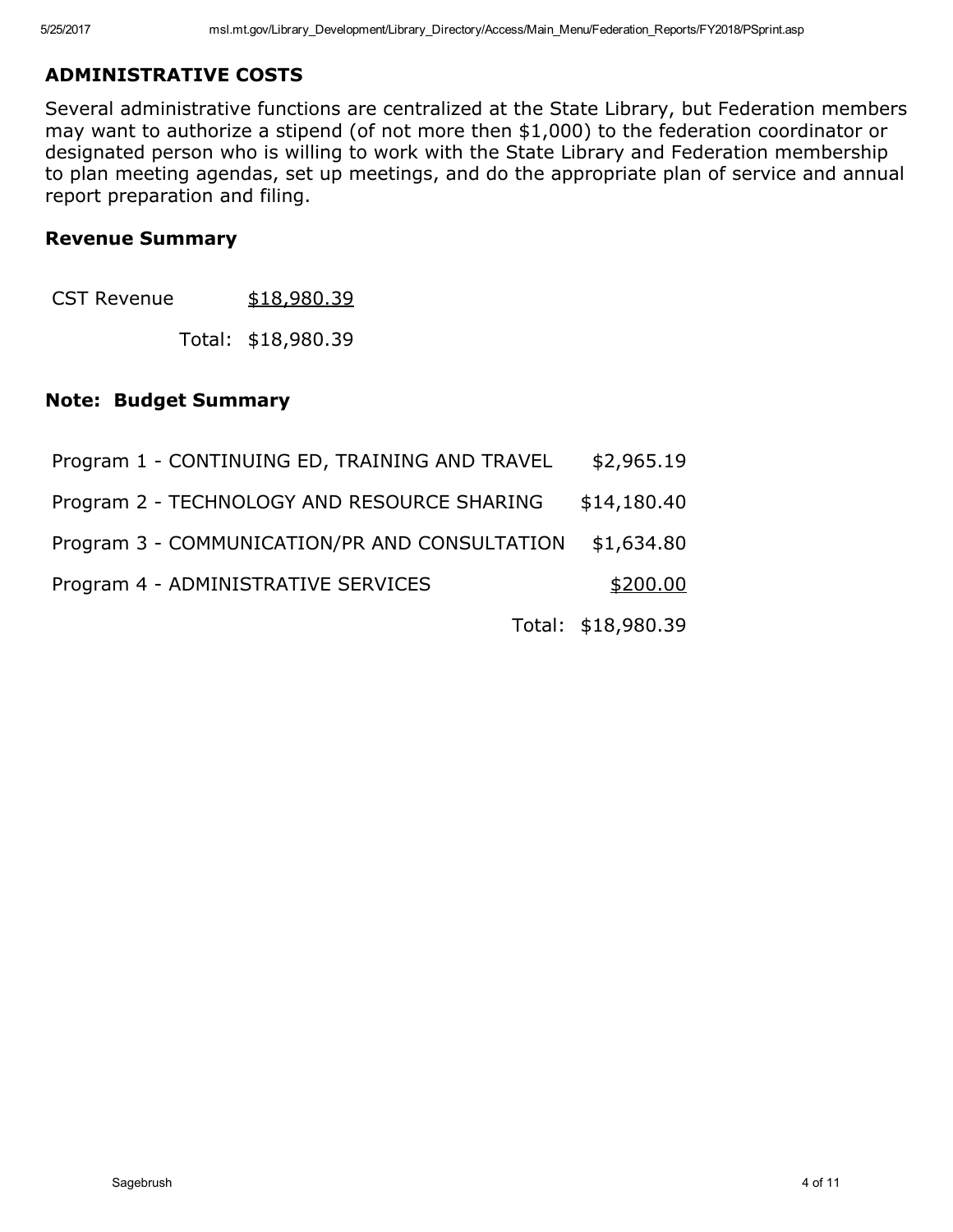# PROGRAM SUMMARIES

# Program 1 - CONTINUING ED, TRAINING AND TRAVEL

## Narrative

Knowledgeable and trained staff and trustees are able to provide quality library services to their communities. Toward this end the following activities will be funded as money allows. (Examples: Montana Library Association (MLA) Conferences/Training, Offline, Montana Shared Catalog (MSC) or other community trainings).

Each member library may choose how much, if any, funding to designate toward training opportunities and travel expenses.

Training by qualified library representatives, individuals or State Library Staff will be provided at each Sagebrush Federation Meeting at no cost to the individual libraries.

## Evaluation

Attending learning events or bringing continuing education to our area will result in more members accumulating certification credits, becoming certified and maintaining certification through the MSL program. Libraries should be working towards certifying all staff. At least two workshops will be presented each year at Federation meetings. Positive evaluations of Federation programs and meetings will also indicate success.

## Associated Sagebrush Federation Goals

1 Support and encourage continuing education, training, networking, and travel.

| <b>Budget:</b>                   | <b>Program</b> $$2,965.19$                                                                                                                                   |                                        |               |
|----------------------------------|--------------------------------------------------------------------------------------------------------------------------------------------------------------|----------------------------------------|---------------|
| <b>Budget Library</b><br>Detail: |                                                                                                                                                              |                                        | <b>Amount</b> |
|                                  | Ekalaka Public Library                                                                                                                                       |                                        | \$500.00      |
|                                  | <b>Garfield County Library</b>                                                                                                                               |                                        | \$500.00      |
|                                  | George McCone Memorial County Library                                                                                                                        |                                        | \$600.00      |
|                                  | Henry A Malley Memorial Library                                                                                                                              |                                        | \$150.00      |
|                                  | Miles City Public Library                                                                                                                                    |                                        | \$1,115.19    |
|                                  | <b>Note:</b> 1) \$464.80 (MCPL Expense); 2) \$150.39 (Federation Expense-<br>Meeting Supplies); 3) \$500.00 (Federation Expense- Continuing<br>Education/CE. |                                        |               |
|                                  | <b>Prairie County Library</b>                                                                                                                                |                                        | \$100.00      |
| Sagebrush                        |                                                                                                                                                              | Total award for Program 1: $$2,965.19$ |               |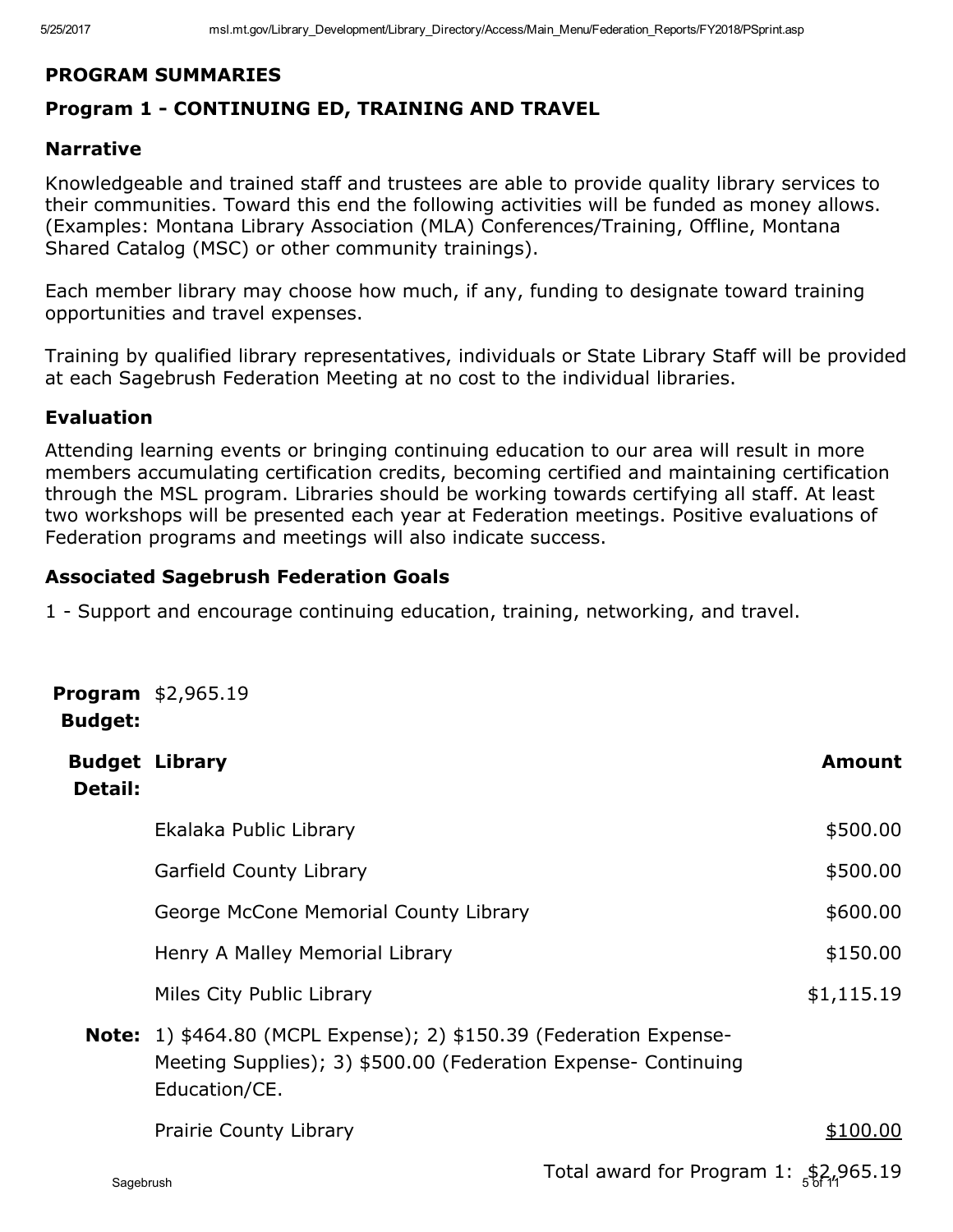# Program 2 - TECHNOLOGY AND RESOURCE SHARING

#### Narrative

Monies received in this category will be expended toward technology-related resources that strengthen Federation-wide access: OCLC, Shared Catalog Expenses, software, hardware, virtual reference, online databases, portable reading/audio devices, etc.

Un-expended monies may be redirected toward technology (training, online database purchases such as MontanaLibrary2Go, professional development opportunities, or book discussion kits) or postage/shipping costs to cover resource/materials sharing.

The Federation will cover the cost for the Annual Subscription from Movie Licensing USA for all ten participating libraries. This purchase allows the license to be affordable for all libraries and to be in compliance with publicly showing films to patrons.

Each member library may choose how much, if any, funding to designate toward technology and resource sharing opportunities.

#### Evaluation

All Sagebrush Federation Libraries will maintain OCLC membership for Federation resource sharing. Upgrades of the network and hardware or software help maintain and improve patron service and access.

Statistics may be reviewed or patrons may be polled to track the effectiveness of online/technology services. Positive feedback from patrons and members on the use of library databases and other technology offerings will be an indication of success.

Public Libraries will provide an accounting for their expenditures in their individual Annual Report with an explanation of the benefits and outcomes to the federation.

#### Associated Sagebrush Federation Goals

2 Support and encourage member libraries to increase technology. Includes OCLC, MSC, or other electronic cataloging subscriptions, barcodes, networking costs, and Internet Access.

3 Support and encourage member libraries to share resources and materials and increase communication between libraries.

Program \$14,180.40 Budget:

**Budget Library** Detail: Library **Amount Contract Contract Contract Contract Contract Contract Contract Contract Contract Contract Contract Contract Contract Contract Contract Contract Contract Contract Contract Contract Contract Contract Contra** 

Ekalaka Public Library

 $$1,414.80$ <br>6 of 11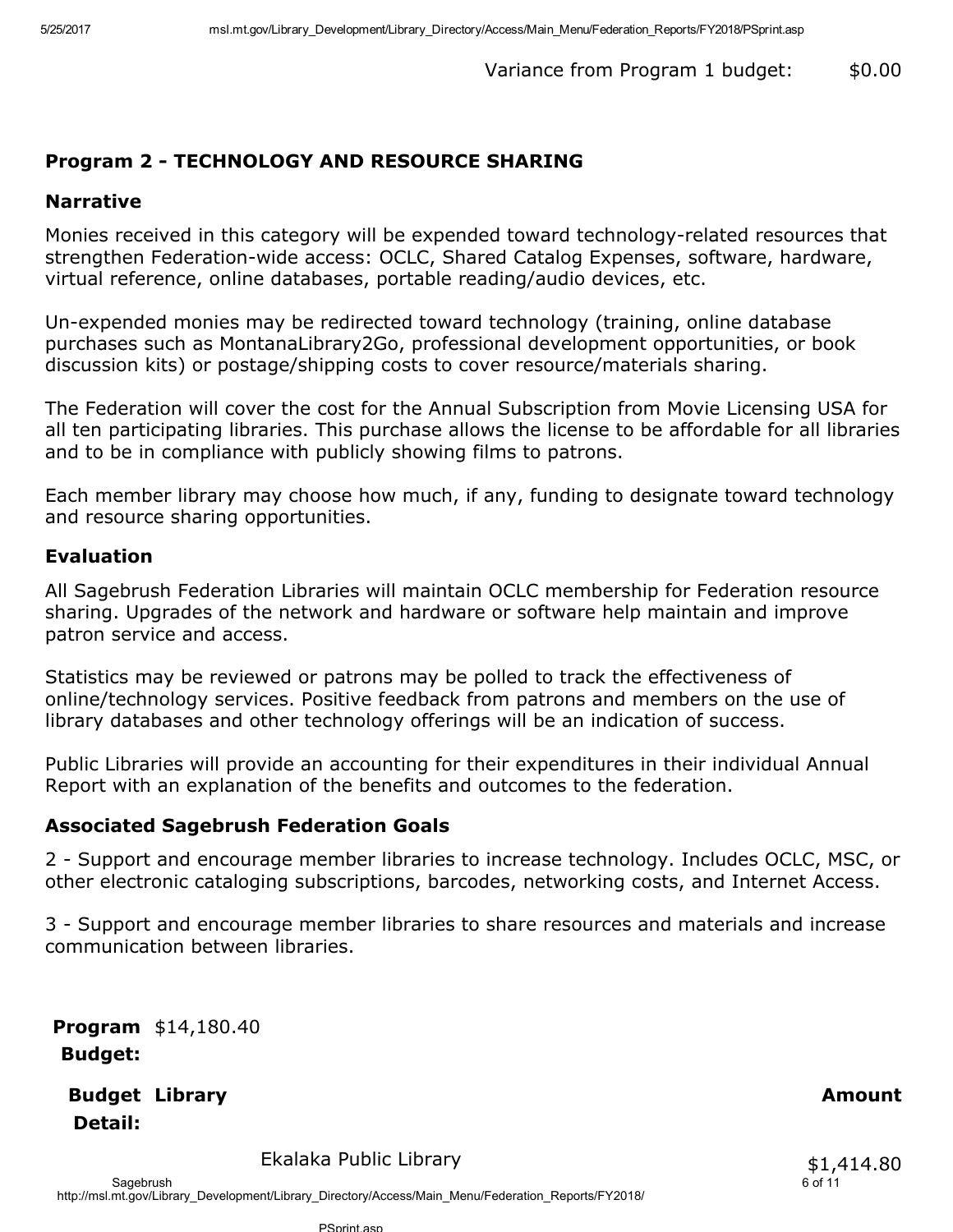|                                                                                                     | <b>Fallon County Library</b>            | \$1,464.80 |
|-----------------------------------------------------------------------------------------------------|-----------------------------------------|------------|
|                                                                                                     | <b>Garfield County Library</b>          | \$1,250.00 |
|                                                                                                     | George McCone Memorial County Library   | \$504.80   |
|                                                                                                     | <b>Glendive Public Library</b>          | \$1,464.80 |
|                                                                                                     | Henry A Malley Memorial Library         | \$1,314.80 |
|                                                                                                     | Miles City Public Library               | \$2,572.00 |
| <b>Note:</b> 1) \$918.00 (MCPL Expense); 2) \$1654.00 (Federation Expense-<br>Group Movie License). |                                         |            |
|                                                                                                     | Prairie County Library                  | \$1,264.80 |
|                                                                                                     | Sidney-Richland County Library          | \$1,464.80 |
|                                                                                                     | Wibaux Public Library                   | \$1,464.80 |
|                                                                                                     | Total award for Program 2: $$14,180.40$ |            |
|                                                                                                     | Variance from Program 2 budget:         | \$0.00     |

# Program 3 COMMUNICATION/PR AND CONSULTATION

## Narrative

The Federation Coordinator or a representative will attend at least two Coordinator meetings. Two Federation meetings will be held each year.

Federation members will act as mentors to new members. Members continually consult each other for help. If funds are available, members may travel to another member library for training/help/consultation.

Workgroups will be maintained (Plan of Service and Annual Report, Continuing Education, Federation Development and others as needed). Directors and other members are encouraged to participate. Workgroups help the Federation achieve its annual Goals.

Each member library may choose how much, if any, funding to designate toward communication and/or consultation.

## Evaluation

This program will be deemed successful if:

1. The Coordinator or representative attends at least two Coordinator meetings (may attend by conference call or online) and the Coordinator manages the affairs of the Federation.

2. Two Federation meetings are held per year to communicate and network library information.<br>Sagebrush Sagebrush 7 of 11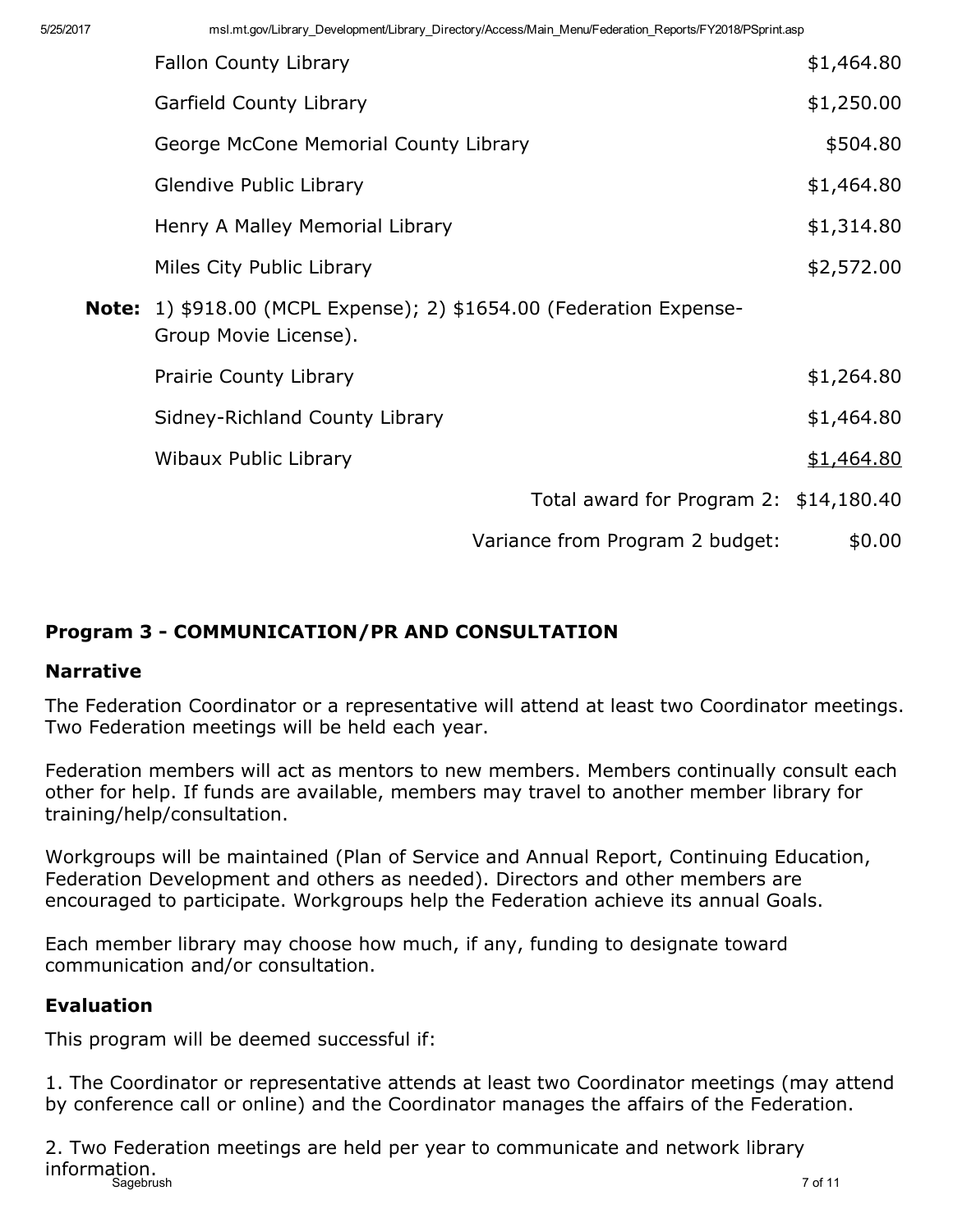3. Members submit events and the "Sagebrush Federation Library Events" will be posted online detailing quarterly library happenings for the public and MSL.

4. One Federation Committee project meeting will be scheduled annually.

5. All libraries in Southeastern Montana are invited to the Federation meetings.

## Associated Sagebrush Federation Goals

1 Support and encourage continuing education, training, networking, and travel.

3 - Support and encourage member libraries to share resources and materials and increase communication between libraries.

| <b>Budget:</b>                          | <b>Program</b> \$1,634.80                                       |               |
|-----------------------------------------|-----------------------------------------------------------------|---------------|
| <b>Budget Library</b><br><b>Detail:</b> |                                                                 | <b>Amount</b> |
|                                         | <b>Garfield County Library</b>                                  | \$164.80      |
|                                         | George McCone Memorial County Library                           | \$360.00      |
|                                         | Miles City Public Library                                       | \$1,010.00    |
|                                         | <b>Note:</b> 1) \$1010 (Federation Expense- Coordinator Travel) |               |
|                                         | <b>Prairie County Library</b>                                   | \$100.00      |
|                                         | Total award for Program 3:                                      | \$1,634.80    |
|                                         | Variance from Program 3 budget:                                 | \$0.00        |

# Program 4 - ADMINISTRATIVE SERVICES

#### Narrative

Sagebrush Federation of Libraries will provide to the Miles City Public Library funds to be used as a stipend for the Coordinator to administer and manage the affairs of the Sagebrush Federation [For FY2015/16, on recommendation from the Coordinator, the Federation voted to divide the Coordinator Stipend to benefit libraries that needed extra funds for the coming year. The Federation will revisit the Stipend on a yearly basis at the Fall Meeting.]

The headquarters library will also receive funds for supplies such as postage, copies and long distance used for Federation business.

## Evaluation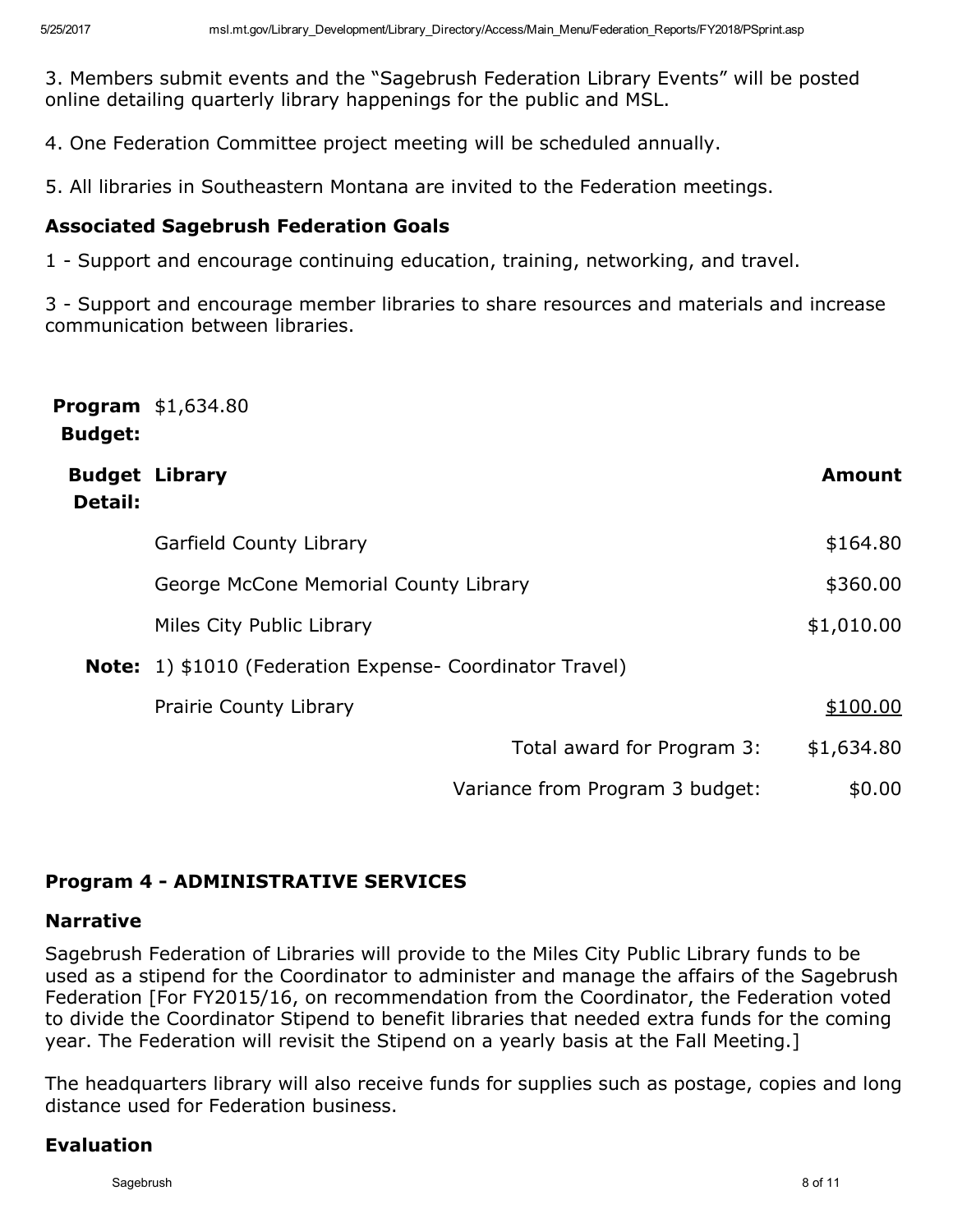This program will be deemed successful if the Coordinator attends meetings, files appropriate reports to the Federation and Montana State Library in a timely manner, communicates Federation business to members and performs the duties per the job description of the Coordinator and headquarters library.

## Associated Sagebrush Federation Goals

1 Support and encourage continuing education, training, networking, and travel.

2 - Support and encourage member libraries to increase technology. Includes OCLC, MSC, or other electronic cataloging subscriptions, barcodes, networking costs, and Internet Access.

3 - Support and encourage member libraries to share resources and materials and increase communication between libraries.

| <b>Program \$200.00</b><br><b>Budget:</b> |                                                      |               |
|-------------------------------------------|------------------------------------------------------|---------------|
| Detail:                                   | <b>Budget Library</b>                                | <b>Amount</b> |
|                                           | Miles City Public Library                            | \$200.00      |
|                                           | <b>Note:</b> 1) \$200 (Federation Expense- Supplies) |               |
|                                           | Total award for Program 4:                           | \$200.00      |
|                                           | Variance from Program 4 budget:                      | \$0.00        |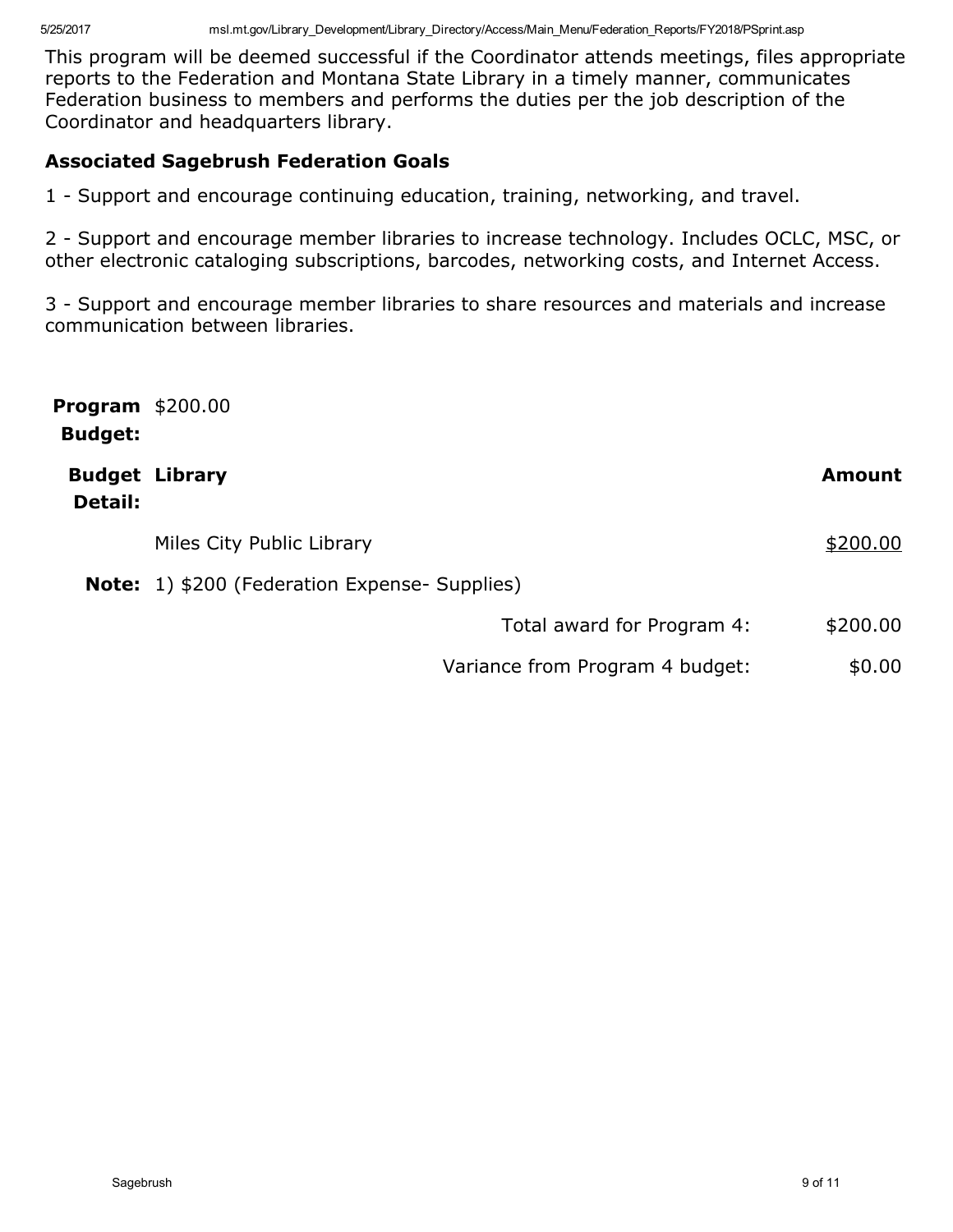$\_$  , and the set of the set of the set of the set of the set of the set of the set of the set of the set of the set of the set of the set of the set of the set of the set of the set of the set of the set of the set of th

 $\_$  , and the set of the set of the set of the set of the set of the set of the set of the set of the set of the set of the set of the set of the set of the set of the set of the set of the set of the set of the set of th

 $\_$  ,  $\_$  ,  $\_$  ,  $\_$  ,  $\_$  ,  $\_$  ,  $\_$  ,  $\_$  ,  $\_$  ,  $\_$  ,  $\_$  ,  $\_$  ,  $\_$  ,  $\_$  ,  $\_$  ,  $\_$  ,  $\_$  ,  $\_$  ,  $\_$  ,  $\_$  ,  $\_$  ,  $\_$  ,  $\_$  ,  $\_$  ,  $\_$  ,  $\_$  ,  $\_$  ,  $\_$  ,  $\_$  ,  $\_$  ,  $\_$  ,  $\_$  ,  $\_$  ,  $\_$  ,  $\_$  ,  $\_$  ,  $\_$  ,

#### SIGNATURES/APPROVALS

Approval Date: \_\_\_\_\_\_\_\_\_\_\_\_\_\_\_

#### Sagebrush Federation Coordinator

Sonja Woods - Library Director **Date Signed** Date Signed

#### **Chairperson - Federation Advisory Board**

Betty Berger - Library Board Chair **Date Signed** Date Signed

#### Chairperson - Board of Trustees, Federation Coordinator's Library

Betty Berger - Library Board Chair **Date Signed** Date Signed